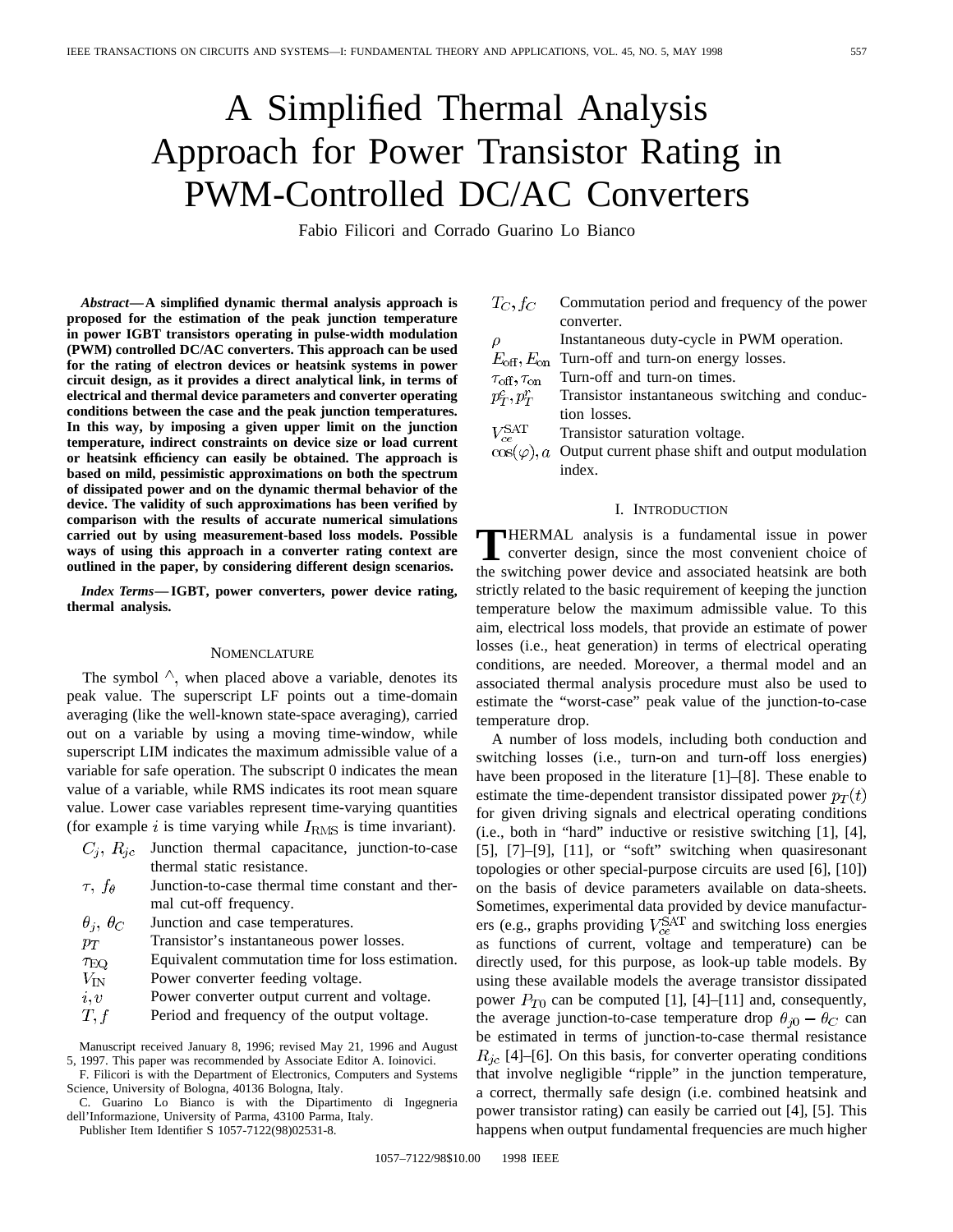than the cut-off frequency associated to thermal dynamics (e.g., in DC/DC or DC/AC converters with relatively high output frequencies and fast switching devices). Unfortunately, this is not true for DC/AC converters operating with output frequencies that are comparable with, or even smaller than, the transistor thermal cut-off frequency (e.g., variable frequency AC motor drives). In such conditions, the peak value  $\theta_i - \theta_C$  of the junction-to-case temperature, which can be much greater than its mean value  $\theta_{j0} - \theta_C$ , must be correctly estimated for thermally safe design. To this aim, one of the many dynamic thermal models available in the literature, possibly including nonuniform temperature distributions, could be used [9]. However, because converter circuit design should be mainly based on commonly available device data, a linear first-order model, which practically coincides with the thermal characterization provided by all device manufacturers, should be used. Yet, even when using this simple model, dynamic thermal analysis of pulse-width modulation (PWM) controlled DC/AC converters is not a trivial task, owing to the complex shape and spectrum of electrical variables. Up to now, this problem has been faced by using numerical simulation techniques [9], that may provide sufficiently accurate results, but are not suitable for a first tentative design procedure owing to their complexity.

In this paper, a fully analytical, simplified approach, that provides a slightly pessimistic estimate for  $\hat{\theta}_i - \theta_C$  is proposed. The peak thermal drop is evaluated in terms of the commonly available device data and converter operating conditions and can be conveniently used to guarantee thermally safe operating conditions in PWM–controlled converters, since it provides simple criteria for transistor selection and heatsink rating.

In the following IGBT transistors, which are at present the most commonly used power devices for such applications, will be considered. However, it should be noted that our thermal analysis approach and associated "worst-case" approximations are valid in any case. In practice, for IGBT's the temperature estimate will be sufficiently accurate, while more pessimistic results could be obtained for other types of devices. The topology of the power converter considered in this paper is shown in Fig. 1. The proposed approach can be applied to either a three-phase or to a single-phase converter. The same commutation law, except for the associated time-shifts, is assumed for all the "legs" of the converter. The load is assumed to be balanced. The previous hypotheses simplify the thermal analysis since, under such conditions, all the "legs" are subject to the same thermal stresses. For this reason, only one "leg" of the converter is considered. In the same way, we assume that both transistors of each "leg" operate under the same electrical and thermal stresses. Thus, only one transistor for each "leg" is considered for thermal analysis (in the following  $T_1$  will be chosen). Almost all commutation laws satisfy these conditions. Otherwise, if the thermal or the electrical conditions are different for the two devices, the same procedure should be applied to each transistor separately.

In Section II, an approximation for the spectrum of the power losses is proposed to simplify the thermal analysis. In Section III, the thermal dynamic behavior of the power transistor is investigated by means of a simplified, "worst-



Fig. 1. Electrical scheme of a three phase DC/AC converter.



Fig. 2. Electrical scheme equivalent to the junction thermal equation of an electronic device.

case" analytical approach. In Section IV, the transistor timedependent dissipated power is expressed in terms of the given converter operating conditions and electrical transistor characteristics. On this basis, in Section V the peak and the mean values of power losses are computed by considering PWM sinusoidal modulations both with and without third harmonic distortion. In Section VI some practical applications of the proposed method are discussed by considering different transistor and heatsink selection problems under the constraint of thermally safe operation. Finally, in Section VII, the transistor peak temperature estimated according to our "worst-case" analytical approach is compared with the results of numerical simulations carried out by using measurementbased loss models.

#### II. SPECTRAL APPROXIMATION FOR A SIMPLIFIED THERMAL ANALYSIS

Electron device and heatsink rating for the design of power converter circuits necessarily involves a thermal analysis. To this aim, the simple dynamic thermal model shown in Fig. 2, which exactly corresponds to the thermal characterization provided by most device manufacturers, is used. This model represents the junction temperature  $\theta_i$  in terms of the static junction-to-case thermal resistance  $R_{jc}$  and the thermal time constant  $\tau = R_{jc}C_j$ . Clearly, this is a simplified model because it does not take into account the nonuniform internal device temperature. However, since device selection and circuit design are normally carried out exclusively on data provided by manufacturers, this is the only scheme that can be practically used.

Under PWM operating conditions, the thermal analysis of an electron device, even when using the simple model in Fig. 2, is quite complicated owing to both the dynamics involved and the complex spectrum of the electrical variables. However, the analysis can be greatly simplified since, according to this model, the device thermal transfer function  $H(s)$  is of a low-pass type with a cut-off frequency  $f_{\theta} = 1/2\pi\tau$  (with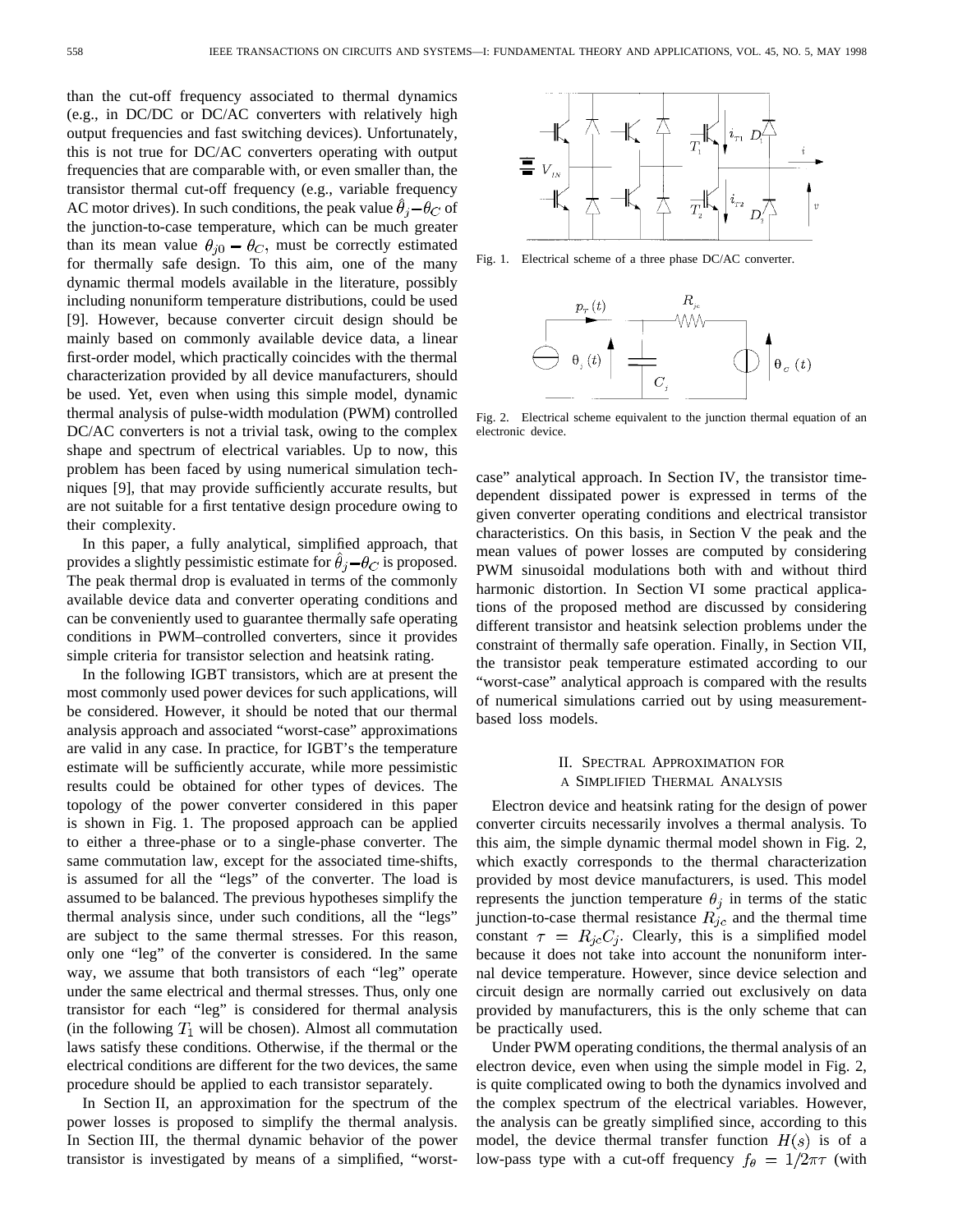

Fig. 3. Spectrum of the power losses and module of  $H(j\omega)$ .



Fig. 4. Equivalent pulse response  $g(t)$  and associated module of transfer function  $G(j\omega)$  corresponding to the averaging operator (1).

 $\tau = R_{jc}C_j$ ) which is comparable<sup>1</sup> with the converter output fundamental frequency  $f$ , but much lower than the PWM switching frequency  $f_C$ . In such conditions only the lower part (see Fig. 3) of the spectrum of  $p_T(t)$  is significant for thermal analysis, while its high-frequency components can be neglected. Thus, in temperature analysis the instantaneous dissipated power  $p_T(t)$  can be replaced by its corresponding "low frequency" part  $p_T^{\text{LF}}(t)$  defined as

$$
p_T^{\rm LF}(t) \stackrel{\Delta}{=} \frac{1}{T_C} \int_{t-T_C/2}^{t+T_C/2} p_T(\tau) d\tau \tag{1}
$$

where the time-averaging operation over a moving timeinterval  $T_C$  corresponds to a low-pass filtering whose associated module of transfer function  $G(j\omega)$  and pulse response  $g(t)$  are schematically shown in Fig. 4.

It can be noted that the time-averaging operator in (1) attenuates all the high-frequency harmonics. In particular, it almost completely cuts off the harmonics close to the multiples of the commutation frequency  $f_C$ . If this operator is used to prefilter the power losses  $p_T(t)$ , according to the scheme in Fig. 5, the resulting signal  $\theta_i^L f(t)$  can be considered to be substantially equal to the signal  $\theta_i(t)$  obtained directly from  $H(s)$  (see Fig. 6). In fact, the low frequency harmonics are not influenced by the presence of an operator like that in (1), while the highest ones are, in any case, cut off by the action of  $H(s)$ .

This consideration leads to using  $p_T^{\text{LF}}(t)$ , instead of  $p_T(t)$ , to estimate the junction temperature. The handling of signals with simpler shapes and spectra is an obvious advantage of this procedure.



Fig. 5. Estimation of the junction temperature.



Fig. 6. The time shape of the junction temperature does not depend on the high-frequency harmonics of the power spectrum.

## III. SIMPLIFIED DYNAMIC ANALYSIS FOR THE ESTIMATION OF THE JUNCTION PEAK TEMPERATURE

Since typical applications of power DC/AC converters involve output frequencies  $f$  which are comparable or even lower than the thermal cut-off frequency of power devices (e.g., variable frequency motor-drives), a time-varying periodic solution of the equation

$$
p_T^{\text{LF}}(t) = C_j \frac{d\Delta\theta(t)}{dt} + \frac{\Delta\theta(t)}{R_{jc}} \tag{2}
$$

which corresponds to the model in Fig. 2 with  $\Delta\theta(t) = \theta_j(t)$  – must be found. In line with the previous considerations, has been used instead of  $p_T(t)$ . In particular, solving (2) for its periodic solution, leads to

$$
\Delta\theta(t) = \frac{1}{1 - e^{-(T/\tau)}} \frac{1}{C_j} \int_{t-T}^{t} p_T^{\text{LF}}(\beta) e^{-[(t-\beta)/\tau]} d\beta. \quad (3)
$$

Equation (3) could be used for the maximum current rating of a given device in a given converter, by imposing an upper limit  $\theta_i^{\text{LIM}}$  on the peak temperature  $\hat{\theta}_i$  and expressing the transistor power losses  $p_T(t)$  as functions of the operating conditions (see Section IV). In practice, this is a difficult task both because (3) involves an integral computation on a waveform  $p_T^{\text{LF}}(t)$  that is still complex and, moreover, because the maximum value of the time dependent quantity  $\Delta\theta(t)$  must be found.

However, in view of device/heatsink rating for converter design, this problem can be overcome by introducing a suitable, easy-to-use "pessimistic" estimate of  $\hat{\theta}_j$ . In particular, the peak temperature drop  $\Delta \hat{\theta}$  can be estimated with reasonable accuracy (see Appendix A) through the "pessimistic" approximating function

$$
\Delta \hat{\theta} \le \Psi \stackrel{\Delta}{=} R_{jc} \hat{P}_T^{\text{LF}} \frac{1 - e^{-(P_{T0}/\hat{P}_T^{\text{LF}})(T/\tau)}}{1 - e^{-(T/\tau)}}. \tag{4}
$$

Equation (4) is much easier to use than (3), because it does not involve a complete knowledge of the shape of  $p_T^{\text{LF}}(t)$ 

<sup>&</sup>lt;sup>1</sup> For silicon power devices, the thermal time constant  $\tau$ , which can be easily derived from the dynamic thermal response graphs provided in data-sheets, is typically in the range 15–70 ms. Thus, the corresponding thermal cut-off frequency is normally lower than  $\approx$  10 Hz.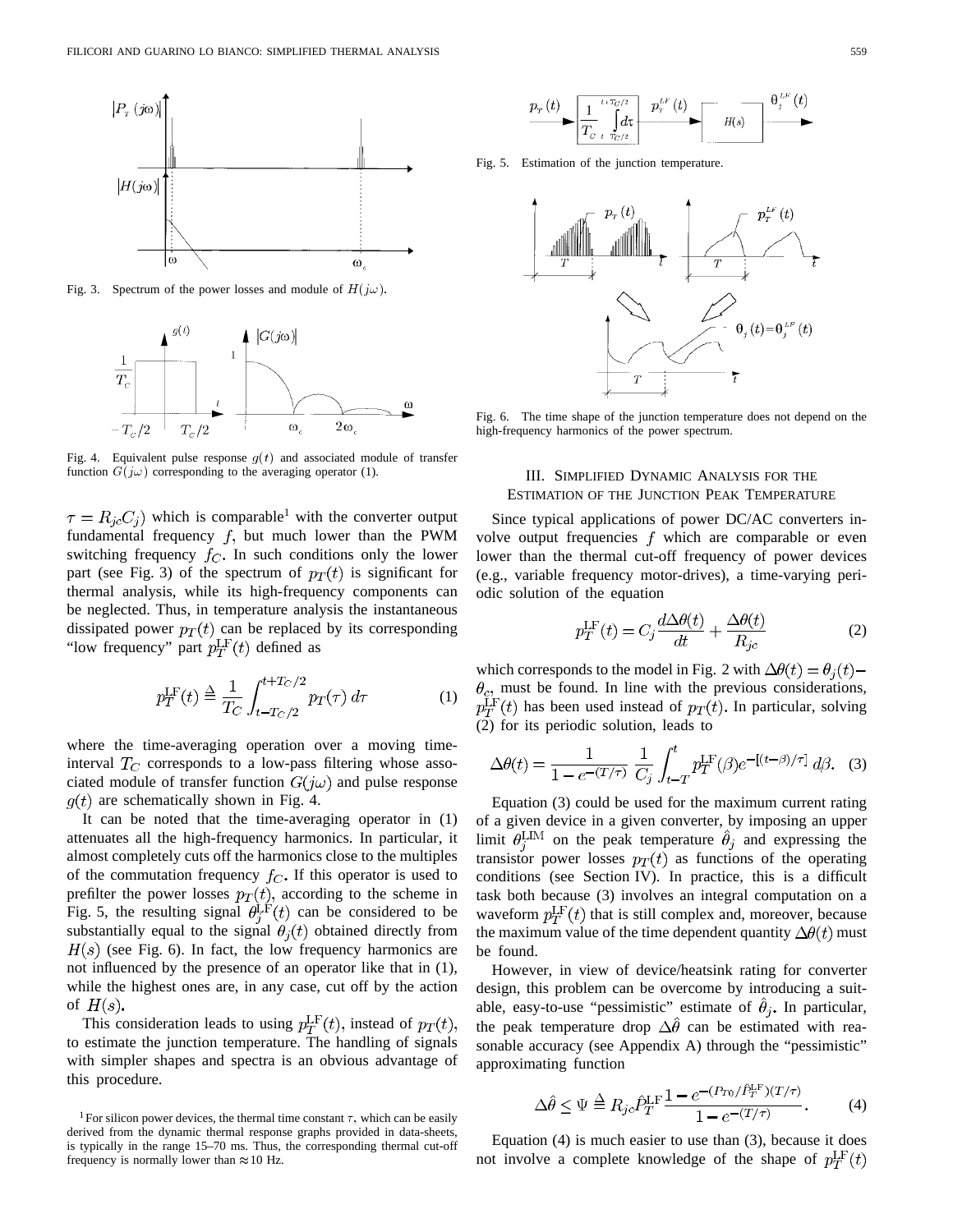and, moreover, it does not require any integration. In fact, (4) directly provides an estimation of the maximum value  $\Delta\theta$ in terms of the mean value

$$
P_{T0} = \frac{1}{T} \int_0^T p_T^{\text{LF}}(t) \, dt \tag{5}
$$

and the peak value

$$
\hat{P}_T^{\text{LF}} = \max_t \{ p_T^{\text{LF}}(t) \} \tag{6}
$$

of the low-frequency part of dissipated power. As is shown in Appendix A, this result is achieved whatever the shape of This property directly derives from the presence of a monotonically decreasing "weight"  $e^{-(t/\tau)}$  applied to in the integral of (3).

The reasonable accuracy of (4), which will be validated through the numerical examples given in Section VII, can be qualitatively understood by considering that (4) is exact when the operating frequency  $f$  is much higher or much smaller than the thermal cut-off frequency  $f_{\theta}$ . In fact, when  $f \gg f_{\theta}$ , (4) gives  $\Delta \hat{\theta} \cong R_{ic} P_{T0}$ , which is clearly correct; on the other hand, in the complementary case  $f \ll f_\theta$ , it gives the correct result  $\Delta \hat{\theta} \cong R_{jc} \hat{P}_T^{\text{LF}}$ .

Equation (4) can also be written as

$$
\Delta \hat{\theta} = \tilde{R}_{jc} \hat{P}_T^{\text{LF}} \quad \text{with } \tilde{R}_{jc} = R_{jc} \frac{1 - e^{-(P_{T0}/\hat{P}_T^{\text{LF}})(T/\tau)}}{1 - e^{-(T/\tau)}} \tag{7}
$$

which practically coincides with the so-called transient thermal impedance  $\ddot{R}_{ic}$  normally provided on manufacturers' data-sheets. This shows that the measured transient thermal impedance can be practically used not only in the case of single square-pulse periodic operation, but also in a much more general context, provided that the low-frequency approximation on  $p_T(t)$  is introduced.

## IV. SIMPLIFIED COMPUTATION OF THE PEAK AND OF THE MEAN VALUES OF THE TRANSISTOR LOSSES

In order to use (7) for device rating or heatsink design purposes,  $\dot{P}_T^{\text{LF}}$  and  $P_{T0}$  must be expressed in terms of the converter operating conditions. To this aim, according to commonly used approaches,  $p_T(t)$  is written as the sum of two different terms

$$
p_T(t) = p_T^r(t) + p_T^c(t)
$$
 (8)

where  $p_T^r(t)$  and  $p_T^c(t)$  are, respectively, the so-called conduction (i.e., "Resistive") and switching (i.e. "Commutation") losses. In particular, the resistive part can be expressed as

$$
p_T^r(t) = V_{ce}^{\text{SAT}} i_T(t). \tag{9}
$$

The second term  $p_T^c(t)$  consists of a sequence of short-duration large-amplitude pulses (see Fig. 7). For thermal analysis purposes, only pulse areas (i.e., turn-on and turn-off energies) are relevant.

As stated in Section II, thermal analysis can be performed by taking into account only the low-frequency spectral components of the power losses; thus  $p_T^{\text{c-LF}}(t)$  can be used instead



Fig. 7. Qualitative representation of the commutation cycle of an IGBT transistor: (a) current shape, (b) voltage shape, and (c) instantaneous power dissipation shape.

of  $p_T^c(t)$  and  $p_T^{r\text{-LF}}(t)$  instead of  $p_T^r(t)$ . In particular

$$
p_T^{r\text{-LF}}(t) \stackrel{\Delta}{=} \frac{1}{T_C} \int_{t - T_C/2}^{t + T_C/2} V_{ce}^{\text{SAT}} i_T(\tau) d\tau \n= V_{ce}^{\text{SAT}} \frac{1}{T_C} \int_{t - T_C/2}^{t + T_C/2} i_T(\tau) d\tau.
$$
\n(10)

In (10), for simplicity's sake,  $V_{ce}^{SAT}$  has been considered as a constant. Actually, in IGBT's it mildly increases versus current [see, e.g., Fig. 11(b)]. Thus, in view of "safe" device rating (i.e., pessimistic worst-case analysis) the constant value of  $V_{ce}^{SAT}$  should be chosen corresponding to the peak load current. This leads to temperature estimation which is not too pessimistic, since the largest amount of conduction losses is produced when the output current is larger. Temperature dependence of  $V_{ce}^{SAT}$  in IGBT devices is very weak and normally increases in the high current range.<sup>2</sup> Thus, assuming *a priori* a constant  $V_{ce}^{\text{SAT}}$ , corresponding to the maximum allowable temperature, is not too pessimistic for correct device/heatsink rating, because the errors introduced will be of some importance only when the actual operating temperature is much lower than the given limit  $\theta_i^{\text{LIM}}$ .

The transistor current  $i_T(t)$  can be directly expressed in terms of the converter output current  $i(t)$ . In fact, the upper transistor of each "leg" (similar considerations hold also for the lower one), is crossed by the output current only if this is positive and the device is in the "ON" state. This situation is shown in Fig. 8 and can be expressed analytically as

$$
i_T(t) = \frac{i(t) + |i(t)|}{2}m(t)
$$
\n(11)

where  $m(t)$  symbolically represents the driving signal ( $m =$ 0, 1 corresponds, respectively, to "OFF/ON" states). The pres-

 $2$ This happens since the voltage drop across the series equivalent resistance, which is not negligible at high currents, has intrinsically a positive temperature coefficient owing to carrier mobility reduction.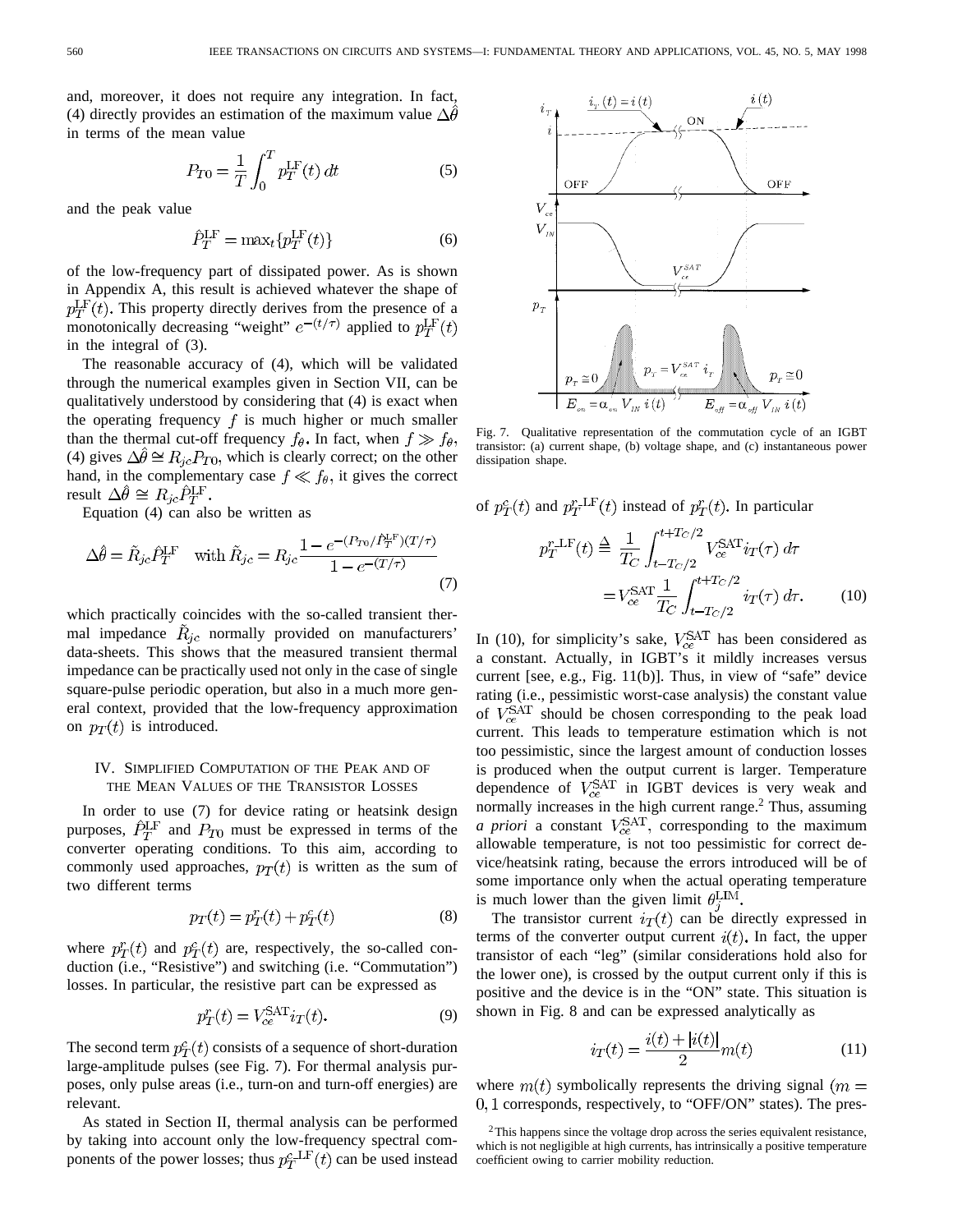

Fig. 8. Currents shape in a power converter. The solid line indicates the output current, while pulses refer to the current flowing through the upper transistor. For a commutation frequency much higher than the output frequency, the transistor current can be considered constant during each conduction period.

ence of loads with series inductance strongly limits the variability of the output current so that, if  $f_C \gg f$ , the output current can be considered to be almost constant during each switching period. Thus, taking (10) and (11) into account, we obtain

$$
p_T^{r\text{-LF}}(t) = V_{ce}^{\text{SAT}} \frac{i(t) + |i(t)|}{2} \frac{1}{T_C} \int_{t - T_C/2}^{t + T_C/2} m(\tau) d\tau. \tag{12}
$$

Then, the conduction losses can be expressed as

$$
p_T^{r\text{-LF}}(t) = V_{ce}^{\text{SAT}} \rho(t) \frac{i(t) + |i(t)|}{2}
$$
 (13)

where

$$
\rho(t) \stackrel{\Delta}{=} \frac{1}{T_C} \int_{t-T_C/2}^{t+T_C/2} m(\tau) d\tau
$$

is the instantaneous duty-cycle.

In order to estimate  $p_T^{c,L}F(t)$  the energies  $E_{on}$  and  $E_{off}$ , lost, respectively, at any transistor turn-on and turn-off, must be computed. To this aim, various models have been proposed in the literature [2]–[7], that enable for switching energy estimation in terms of switched current, voltage, temperature, and operating conditions. In this paper, for the sake of simplicity and with reasonable approximation, we assume that  $E_{on}$  and  $E_{\text{off}}$  can be considered to be almost proportional to both the converter supply voltage  $V_{\text{IN}}$  and the switched current [i.e., the load current  $i(t)$  when  $i(t) > 0$ . Thus, switching losses can be expressed, at any time  $t$ , as

$$
E_{\text{on}} = \alpha_{\text{on}} V_{\text{IN}} \frac{i(t) + |i(t)|}{2}
$$

$$
E_{\text{off}} = \alpha_{\text{off}} V_{\text{IN}} \frac{i(t) + |i(t)|}{2}.
$$
(14)

This is clearly an approximation, since  $E_{on}$  and  $E_{off}$  are not strictly proportional to  $V_{IN}$  and, above all,  $i(t)$ . However, according to both manufacturers' data and experimental results provided by other authors [3]–[5], [12], a linear approximation of inductive switching losses versus  $i(t)$  is quite reasonable [see, e.g., Fig. 11(a)]. Voltage dependence, on the other hand, is much less important in a DC/AC converter (where the switched voltage normally coincides with the almost constant input supply voltage) and, in any case, can also be approximated by a linear function. Thus, (14) can give a reasonable estimate of the switching energies  $E_{on}$  and  $E_{off}$  provided that suitable values are chosen for the coefficients  $\alpha_{on}$  and  $\alpha_{\text{off}}$  (or more precisely for their sum  $\tau_{\text{EQ}} = \alpha_{\text{on}} + \alpha_{\text{off}}$ ). These can be derived, for instance, by "least-square" fitting of (14) to the conventional manufacturer graphs (or other analytical loss models [4]) providing total switching losses versus current, voltage, and temperature. However, a "worstcase," pessimistic choice (i.e., a constant  $\tau_{\text{EQ}}$ , corresponding to  $E_{on} + E_{off}$ , at the maximum load current<sup>3</sup> and maximum admissible  $\theta_i^{\text{LIM}}$ ) is preferable in view of safe device/heatsink rating. This, again, leads to results that are not too pessimistic for rating purposes, since larger errors can be expected only under operating conditions which are well away the limits of safe operation.

The switching losses  $p_T^c(t)$  are made up of a series of pulse pairs (the first one refers to the device turn-on while the second one to the device turn-off) having a large amplitude but a relatively short length  $(\tau_{on}, \tau_{off} \ll T_C)$ . For this reason, in order to evaluate  $p_T^{c\_LF}(t)$ , only the area  $(E_{on}, E_{off})$ , but not the shape, of each single pulse is important. If an almost stationary PWM modulation is assumed (i.e.,  $f \ll f_C$ ), only two pulses are present in each commutation period. As a consequence,  $p_T^{c,\overline{L}F}(t)$  can be considered approximately stationary along  $T_C$ , so that the low-frequency components of  $p_T^c(t)$  can be expressed as

$$
p_T^{c\text{-LF}}(t) = \frac{1}{T_C} \int_{t - T_C/2}^{t + T_C/2} p_T^c(\tau) \, d\tau = \frac{1}{T_C} \tau_{\text{EQ}} V_{\text{IN}} \frac{i(t) + |i(t)|}{2} \tag{15}
$$

where  $\tau_{\text{EQ}} = \alpha_{\text{on}} + \alpha_{\text{off}}$ .

Finally, the total instantaneous low-frequency power losses  $p_T^{\text{LF}}(t)$  are given by the sum of the conduction and the switching losses

$$
p_T^{\text{LF}}(t) = p_T^{\text{c-LF}}(t) + p_T^{\text{r-LF}}(t)
$$
  
=  $[f_C \tau_{\text{EQ}} V_{\text{IN}} + V_{ce}^{\text{SAT}} \rho(t)] \frac{i(t) + |i(t)|}{2}$ . (16)

In the following section, power losses  $\hat{P}_T^{\text{LF}}$  and  $P_{T0}$ , to be used in (4), will be computed according to (16).

# V. EVALUATION OF THE PEAK AND THE MEAN VALUES OF THE POWER LOSSES FOR CONVENTIONAL MODULATION LAWS

Equation (4) can be used to deal with different problems arising in the thermal rating of power transistors for the design of PWM-controlled converters under dynamic operating conditions (i.e., time varying duty-cycle  $\rho$ ). To this aim, both the peak low-frequency  $\hat{P}_{T}^{\text{LF}}$  and the mean value  $P_{T0}$  of the power losses must be estimated according to (16) for a given load. In the following, DC/AC converters driving linear loads with series inductance will be considered. Both purely

 $3$ In high-voltage, high-current IGBT's, losses are normally increasing functions of switched current and temperature.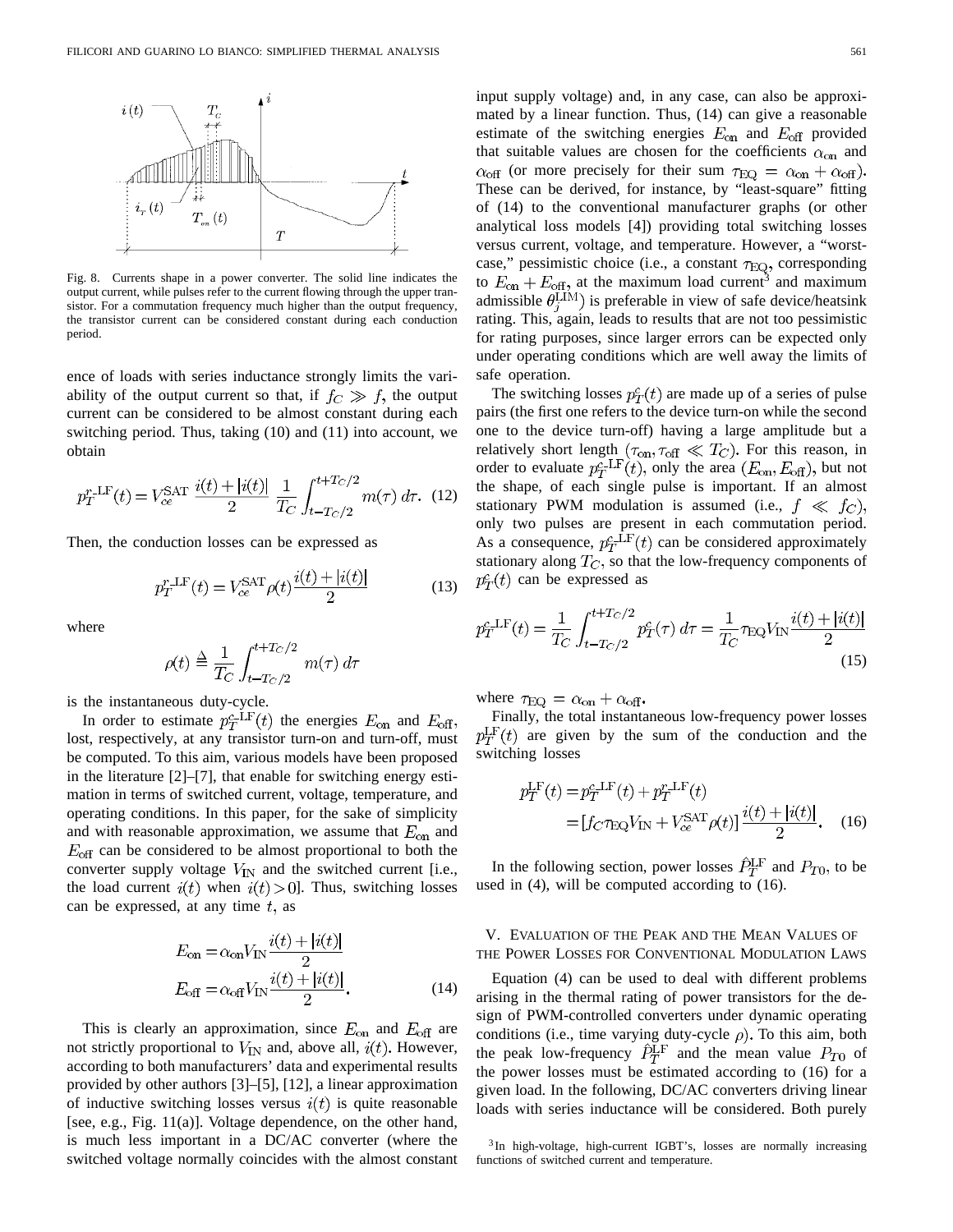sinusoidal and sinusoidal with third harmonic predistortion (PWM) modulation laws will be considered. In particular, our analytical approach will be used to compare these waveforms from the point of view of transistors thermal stresses. The same procedure can be extended to other modulation laws. The instantaneous duty-cycle for a sinusoidal modulation can be expressed as

$$
\rho(t) = \frac{1}{2} + \frac{a}{2}\sin\left(\frac{2\pi}{T}t\right) \tag{17}
$$

where  $\alpha$  is the modulation index which depends on the RMS voltage required by the load.

For a high-efficiency converter with sinusoidal modulation, possibly including also third harmonic distortion,  $a$  is given by (see Appendix B)

$$
a \cong \frac{2\sqrt{2}V_{\text{RMS}}}{V_{\text{IN}}}.\tag{18}
$$

When a sinusoidal PWM modulation is adopted with fast switching devices and the load is linear and inductive, an almost sinusoidal output current with a given phase delay  $\varphi$ has to be expected under periodic steady-state conditions:

$$
i(t) = I_{\text{RMS}}\sqrt{2}\sin\left(\frac{2\pi}{T}t - \varphi\right). \tag{19}
$$

By substituting (17) and (19) into (16) and after a few algebraic manipulations, we obtain

$$
p_T^{\text{LF}}(t) = \begin{cases} \left[ \alpha_1 + \alpha_2 \sin\left(\frac{2\pi}{T}t\right) \right] \sin\left(\frac{2\pi}{T}t - \varphi\right), \\ \text{when } \sin\left(\frac{2\pi}{T}t - \varphi\right) > 0 \quad (20) \\ 0, \qquad \text{when } \sin\left(\frac{2\pi}{T}t - \varphi\right) \le 0 \end{cases}
$$

where

$$
\alpha_1 = \sqrt{2}I_{\text{RMS}} \bigg( f_C V_{\text{IN}} \tau_{\text{EQ}} + \frac{V_{ce}^{\text{SAT}}}{2} \bigg)
$$

and

$$
\alpha_2 = \sqrt{2} I_{\rm RMS} \frac{aV_{ce}^{\rm SAT}}{2}.
$$
\n(21)

The first equation in (20) can also be written as

$$
p_T^{\text{LF}}(t) = \alpha_1 \sin\left(\frac{2\pi}{T}t - \varphi\right) + \frac{\alpha_2}{2} \cos(\varphi) - \frac{\alpha_2}{2} \cos\left(\frac{4\pi}{T}t - \varphi\right). \quad (22)
$$

Starting from (22), a pessimistic approximation for  $\hat{P}_T^{\text{LF}}$  is given by the following equation

$$
\hat{P}_T^{\text{LF}} \cong \alpha_1 + \frac{\alpha_2}{2} [1 + \cos(\varphi)]. \tag{23}
$$

In fact, (23) gives an exact value for  $\hat{P}_T^{\text{LF}}$  when  $\varphi = 0$ , while in all other realistic cases it only slightly overestimates the peak



Fig. 9. Waveform (a) represents the shape of the function  $\sin[(2\pi/T)t] + \frac{1}{6}\sin[(6\pi/T)t]$  while waveforms (b) and (c) represent the shape of  $i_T^{\text{LF}}(t)$ . Waveform (b) refers to  $\cos(\varphi) = 0.9$  while waveform (c) refers to  $\cos(\varphi)=0.8$ .

of the power losses. On this basis, the following equation is easily obtained

$$
\hat{P}_T^{\text{LF}} = \sqrt{2} \left( f_C V_{\text{IN}} \tau_{\text{EQ}} + V_{ce}^{\text{SAT}} \left\{ \frac{1}{2} + \frac{a}{4} [1 + \cos(\varphi)] \right\} \right) I_{\text{RMS}}.
$$
\n(24)

When a PWM modulation with third harmonic predistortion is considered, the instantaneous duty-cycle becomes

$$
\rho(t) = \frac{1}{2} + \frac{a}{2} \left[ \sin\left(\frac{2\pi}{T}t\right) + \frac{1}{6} \sin\left(\frac{6\pi}{T}t\right) \right].
$$
 (25)

As it is well-known, in a three-phase converter the phaseto-phase voltage is still sinusoidal when the third harmonic predistortion is introduced on each phase; thus, also the output current is still sinusoidal and can again be expressed by means of (19). In such conditions, the power peak value can be more accurately estimated since, as shown in Fig. 9,  $\rho(t)$ is particularly flat near its maximum. Thus, any reasonably limited variation of  $cos(\varphi)$  introduces only small variations in the peak value of the product  $\rho(t)i(t)$ . For this reason, the maximum value of that product can be evaluated as

$$
\max_{t} \{\rho(t)i(t)\} \cong \max_{t} \{\rho(t)\} \max_{t} \{i(t)\},\tag{26}
$$

where

$$
\max_{t} \{\rho(t)\} = \frac{1}{2} + \frac{a}{2} \frac{\sqrt{3}}{2}, \max_{t} \{i(t)\} = \sqrt{2}I_{\text{RMS}}.
$$
 (27)

Also for the third harmonic predistortion, the power peak is given by the maximum of (16). Bearing in mind (26),  $\hat{P}_T^{\text{LF}}$ can be written as

$$
\hat{P}_T^{\rm LF} = \sqrt{2} \Bigg\{ f_C V_{\rm IN} \tau_{\rm EQ} + V_{ce}^{\rm SAT} \Bigg[ \frac{1}{2} + \frac{a}{2} \frac{\sqrt{3}}{2} \Bigg] \Bigg\} I_{\rm RMS}.
$$
\n(28)

Comparison of (24) and (28) leads to the conclusion that for typical values of  $cos(\varphi)$  (i.e.,  $cos(\varphi) \in [0.8, 1]$ ), the third harmonic distortion gives a power peak dissipation slightly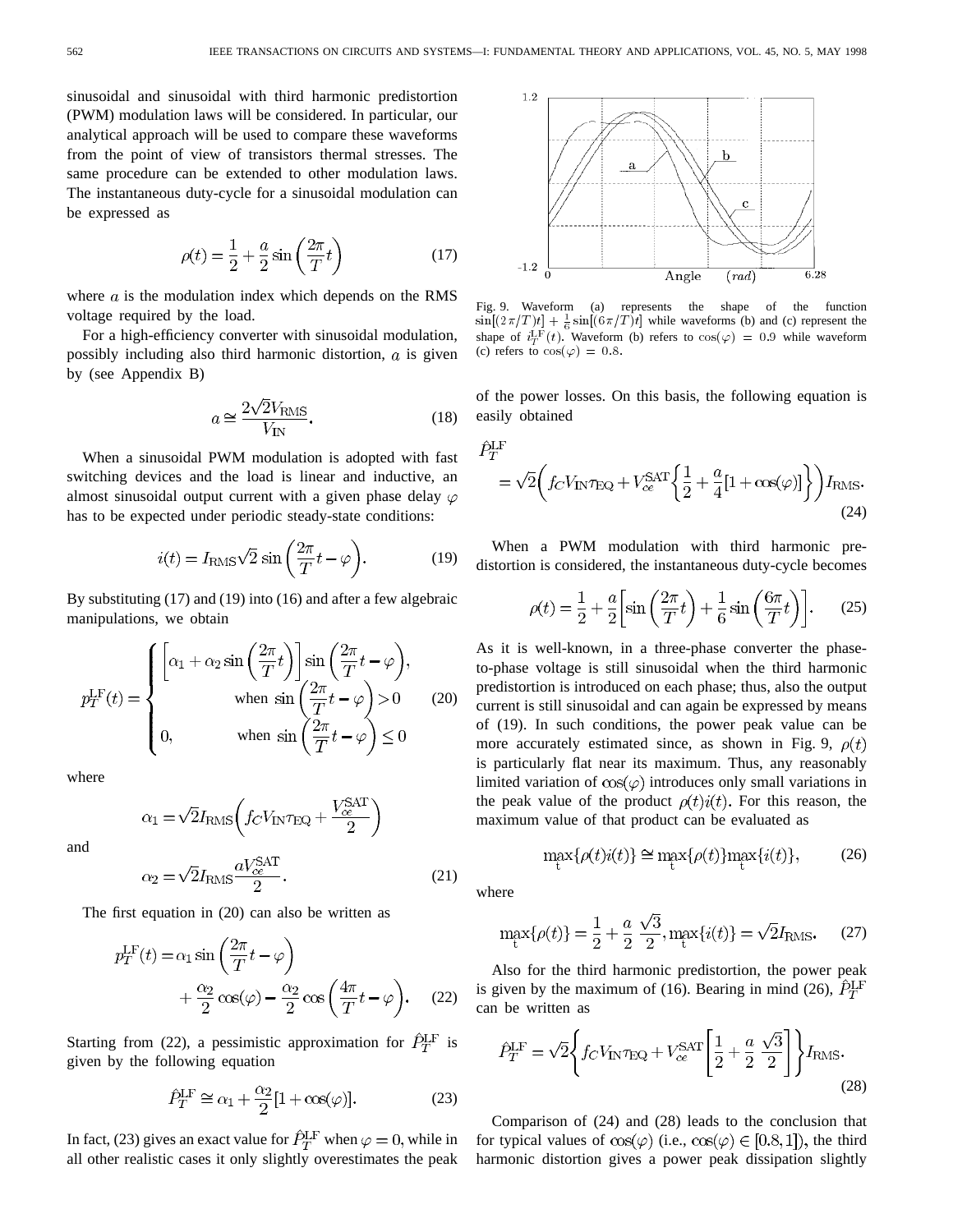lower than the one that can be obtained with a classical purely sinusoidal modulation.

Also  $P_{T0}$  must be evaluated by using (16). To highlight a peculiar characteristic of  $P_{T0}$ ,  $\rho(t)$  is represented with a Fourier series, so that (16) becomes

$$
p_T^{\text{LF}}(t) = \begin{cases} \alpha_1 + \alpha_2 \sum_{j=1}^{\infty} c_j \sin\left(j\frac{2\pi}{T}t\right) \sin\left(\frac{2\pi}{T}t - \varphi\right), \\ \text{when } \sin\left(\frac{2\pi}{T}t - \varphi\right) > 0 \\ 0, \qquad \text{when } \sin\left(\frac{2\pi}{T}t - \varphi\right) \le 0 \end{cases}
$$
(29)

with  $\alpha_1$  and  $\alpha_2$  defined by (21).

By applying (5) to (29), the following expression is obtained

$$
P_{T0} = \frac{\alpha_1}{\pi} + \frac{\alpha_2}{2T} \sum_{j=1}^{\infty} c_j \int_{\varphi}^{T/2+\varphi} \cos\left[\frac{2\pi}{T}(j-1)t + \varphi\right] - \cos\left[\frac{2\pi}{T}(j+1)t - \varphi\right] dt
$$
(30)

which gives an interesting result. In fact, when  $j$  is odd and different from 1, the integral is equal to zero. Thus, all modulation laws that are only composed by odd harmonics, have the same mean power losses. For both laws considered in this work we have

$$
P_{T0} = \frac{\alpha_1}{\pi} + \frac{\alpha_2}{4} \cos(\varphi) \tag{31}
$$

or, equivalently,

$$
P_{T0} = \sqrt{2} \left\{ \frac{f_C V_{\text{IN}} \tau_{\text{EQ}}}{\pi} + V_{ce}^{\text{SAT}} \left[ \frac{1}{2\pi} + \frac{a}{8} \cos(\varphi) \right] \right\} I_{\text{RMS}}.\tag{32}
$$

## VI. THERMAL RATING FOR A PWM-CONTROLLED DC/AC CONVERTER

The analytical dynamic thermal model proposed in this paper can be conveniently used in the design of PWMcontrolled DC/AC power converters. In fact, when a simplified thermal analysis approach is available, the upper limits on operating conditions (i.e., load current, converter frequency, etc.) can be directly expressed in terms of a given upper limit on the junction temperature.

In such a context, different design scenarios can be outlined. In the following, two possible ways of using the expressions proposed in this work are introduced, but other applications could also be imagined. In the first situation, for a given electron device (e.g., chosen for the actual maximum operating peak current) and given converter operating conditions, the thermal analysis is used to define an upper limit for the case temperature (i.e., the minimum required heatsink efficiency). In the second example, for a given maximum case temperature and given converter operating conditions, a criterion for choosing the minimum allowable "size" of the electron devices is indirectly determined by defining an upper limit on  $R_{ic}$ . In all the examples, the case temperature  $\theta_C$  is supposed to be timeinvariant (because of the large thermal time constant of the case-sink system) and must not exceed an upper limit  $\theta_C^{\text{LIM}}$ .

## *A. Determination of the Maximum Allowable Case Temperature*

When the operating conditions are all known for a given electron device, the peak junction-to-case thermal drop  $\Psi$ can easily be computed by means of (4). In such conditions, the maximum allowable case temperature can be directly determined as

$$
\theta_C^{\text{LIM}} = \theta_i^{\text{LIM}} - \Psi. \tag{33}
$$

Equation (33) indirectly provides a constraint for heatsink system design. Such a limit can be satisfied by considering the maximum ambient temperature and the average power dissipation for each device [e.g., computed according to (32)] sharing the same heatsink. If the resulting constraint on the heatsink efficiency appears to be technically or economically too hard (i.e., the required  $\theta_C^{\text{LIM}}$  is too low for the given ambient temperature range) another device, of a larger size and, consequently, with a lower  $R_{ic}$ , must be chosen. Conversely, if the resulting constraint on heatsink efficiency appears to be relatively weak, this might suggest that a smaller, cheaper device could be chosen. In both cases, the following procedure can be used for a more correct device choice.

# *B. Determining the Minimum Device Size by Computing*  $R_{ic}^{\text{LIM}}$

In this case, a family of technologically similar devices of different sizes is considered as possible candidates for the converter design. Normally, devices of different sizes but belonging to the same family have quite similar electrical parameters ( $V_{ce}^{\text{SAT}}$  and  $\tau_{\text{EQ}}$ ), similar thermal time-constant  $\tau$ , but quite different values of  $R_{jc}^{\text{LIM}}$ , that are inversely proportional to the chip size (and also approximately to its cost). Thus, for a given family, all the device parameters are known, apart from  $R_{jc}^{\text{LIM}}$ . In such conditions, if a given suitable value of  $\theta_C^{\text{LIM}}$ is chosen (actually, this is an *a priori* feasibility constraint for the heatsink system), the manufacturer's limit on junction temperature  $\theta_{\rm A}^{\rm LIM}$  directly provides, by means of (7), an upper limit on the device thermal resistance. On this basis, the choice of the minimum-sized transistor can be correctly made; then, a more precise verification of the safe thermal operating condition can be performed by introducing the parameters of the device chosen into (7).

## VII. SIMULATION OF THE THERMAL BEHAVIOR OF A COMMERCIAL IGBT

The analytical approach to thermal analysis described above involves several, mildly pessimistic approximations (e.g.,  $p_T^{\text{LF}}(t)$  instead of  $p(t)$ ,  $\Psi$  instead of the actual  $\Delta\hat{\theta}$ , conduction and switching losses linearly dependent on  $i(t)$ and independent from temperature, etc.). In order to verify that such approximations do not lead to an excessively pessimistic estimate of  $\Delta\hat{\theta}$ , the thermal model equations (3) have been numerically solved by directly considering the actual voltage and current waveforms in an inverter driving an asynchronous motor according to a field-oriented control algorithm. The numerical analysis was carried out by using the MICOSS simulator [14]. Owing to the complexity and the relatively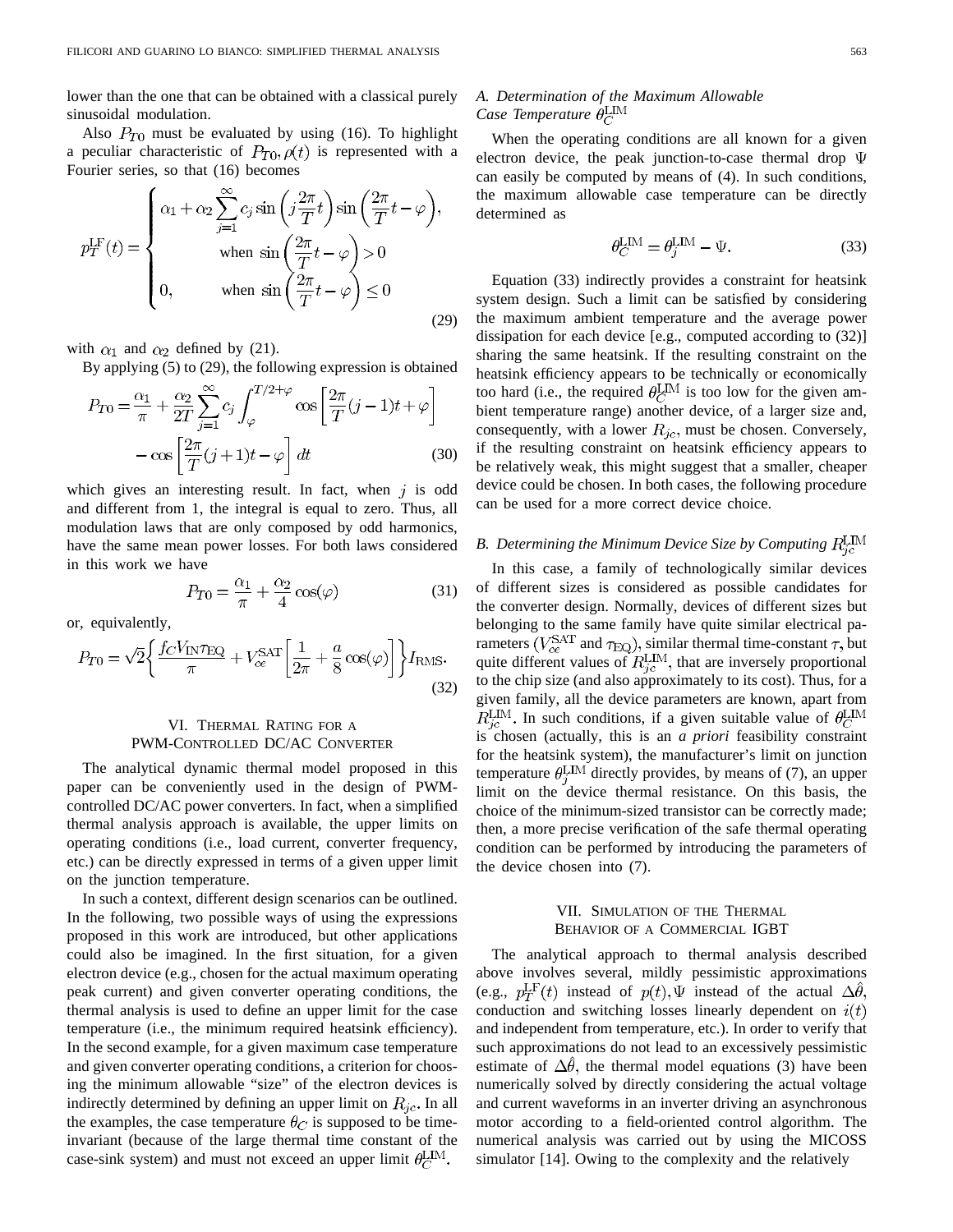

Fig. 10. Electro-thermal simulation scheme.



Fig. 11. Values of  $V_{ce}^{SAT}$  and  $E_{TOT} = E_{on} + E_{off}$  versus load current and junction temperature.

high computational time of a fully coupled electro-thermal simulation of a PWM-controlled converter with nonideal electron device models, a simplified partially decoupled approach, similar to that used in [9], has been adopted. The simulation scheme is shown in Fig. 10. First a numerical simulation of the PWM converter (including control algorithm and load motor model) is carried out by considering ideal switches. On this basis, the time varying electrical stresses (i.e., switched currents) are determined. Conduction and switching losses have been evaluated, for each single conduction interval and switching event, according to the mathematical models proposed in [4]. These analytical expressions enable  $E_{on}$ ,  $E_{off}$ , and  $V_{ce}^{SAT}$  to be computed as functions of the transistor electro-thermal stresses (i.e.,  $V_{IN}$ ,  $i(t)$ , and  $\theta_i$ ). In particular, Fig. 11 shows the corresponding current and temperature dependent values of  $V_{ce}^{SAT}$  and  $E_{TOT} = E_{on} + E_{off}$ , used in our simulation, for

TABLE I PARAMETERS OF AN IGBT IRGPC50F (FROM DATA SHEETS)

| $\tau_{\scriptscriptstyle EQ}$ | $462.96*10^{-9}$          |
|--------------------------------|---------------------------|
|                                | $0.04~{\rm s}$            |
| fθ                             | $3.98$ Hz                 |
| $\overline{V_{ce}^{SAT}}$      | 1.8 V                     |
| $R_{ic}$                       | $0.64~^\circ\mathrm{C/W}$ |

TABLE II LOAD AND CONVERTER CHARACTERISTICS

|                             | $T = 155 \,\mathrm{ms}$ ; $f = 6.5 \,\mathrm{Hz}$   $T = 27 \,\mathrm{ms}$ ; $f = 37.0 \,\mathrm{Hz}$ |         |
|-----------------------------|-------------------------------------------------------------------------------------------------------|---------|
| $I_{RMS}$                   | 25.08 A                                                                                               | 26.91 A |
| а.                          | 0.1875                                                                                                | 0.8475  |
| $\cos{(\varphi)}$           | 0.9268                                                                                                | 0.9397  |
| $V_{\scriptscriptstyle IN}$ | 540 V                                                                                                 | 540 V   |
|                             | $10 \text{ KHz}$                                                                                      | 10 KHz  |

TABLE III ESTIMATION OF THE MEAN AND PEAK VALUES OF THE POWER LOSSES AND OF THE MAXIMUM JUNCTION-TO-CASE THERMAL DROP FOR THE CONSIDERED IGBT

|                     | $T = 155$ ms; $f = 6.5$ Hz $T = 27$ ms; $f = 37.0$ Hz |                                                     |          |          |
|---------------------|-------------------------------------------------------|-----------------------------------------------------|----------|----------|
|                     |                                                       | Sinusoidal   Third harm.   Sinusoidal   Third harm. |          |          |
| $P_{\tau n}$        | 39.77 W                                               |                                                     | 48.01 W  |          |
| $\hat{P}_\tau^{LF}$ | 126.36 W                                              | 125.78 W                                            | 157.54 W | 154.53 W |
| v                   | 58.19 °C                                              | 58.06 °C                                            | 38.19 °C | 38.12 °C |

the IGBT IRGPC50F. It can be noted that switching energies are almost linearly current dependent and mildly temperature dependent. Moreover,  $V_{ce}^{SAT}$  shows only a mild dependence on both current and temperature.

The model coefficients given in [4] are obtained by direct measurements on commercial transistors, thus assuring good agreement with actual devices. By using this model, the instantaneous power losses  $p_T(t)$ , to be used as the forcing term in the numerical solution of (3), are easily obtained. The thermal feedback (see  $\theta_i$  in Fig. 10) is needed since loss models are temperature dependent.

The IGBT parameters, obtained from the data sheet of the device used, are summarized in Table I.

Two situations have been considered as particularly interesting, practical cases. In the first, the motor rotates very slowly, so that the output frequency of the power converter (6.5 Hz) is close to the thermal cutoff frequency (3.98 Hz). In the second, the velocity is increased until the output frequency reaches 37 Hz, which is much higher than the thermal cut-off frequency. The load and the converter characteristics, for the two operating conditions considered, are shown in Table II.

The values of  $P_{T0}$ ,  $\hat{P}_T^{\text{LF}}$ , and  $\Psi$ , evaluated according to (4), (24), (28), and (32), are given in Table III. Both a sinusoidal modulation and a sinusoidal modulation with third harmonic distortion have been considered. As predicted by our analysis, the third harmonic distortion produces a smaller  $\Psi$  than a purely sinusoidal modulation.

In Fig. 12, simulated results are compared with those given in Table III. Both figures refer to a purely sinusoidal modulation. Acceptable agreement can be found between analytically estimated values and numerically computed ones (by using measurement-based loss models). As expected, the estimated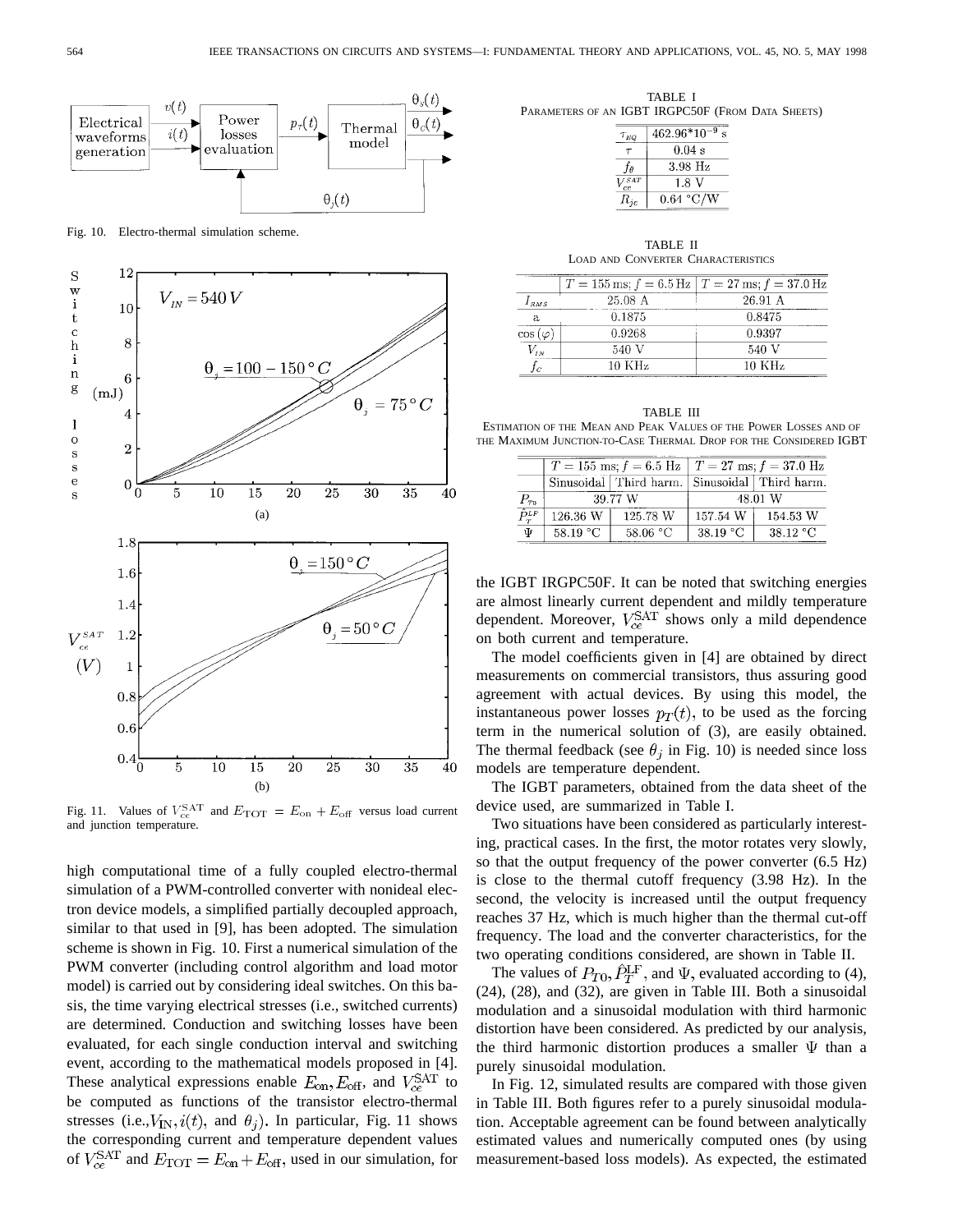

Fig. 12. Junction to case thermal drop. Solid line (a) refers to simulation made using accurate loss models [4], while dashed line (b) represents the peak value estimated by using (4). The first converter simulation corresponds to an asynchronous motor drive with output frequency  $f = 6.5$  Hz. The corresponding curves (c) and (d), in the second graph, have been obtained in the same way but with  $f = 37$  Hz.

thermal drop only slightly overestimates the real case-tojunction temperature drop. In the first graph shown in Fig. 12, a converter output frequency equal to 6.5 Hz is considered. This is the worst condition for the estimation procedure proposed in this work since the output frequency is close to the thermal cut-off frequency. In spite of this, not a very large percentage error, equal to 13.4%, has been found. In the situation shown in the second graph in Fig. 12, the output frequency is much higher and the percentage error is equal to 17.4%.

#### VIII. CONCLUSION

The proposed thermal analysis approach can be used to estimate, with acceptable accuracy, the junction peak temperature of an IGBT device. In spite of the approximations introduced to obtain an analytical solution, reasonable agreement with the results of accurate simulations, carried out by using measurement-based loss models, has been found. The analytical approach for estimating the peak junction temperature can be easily applied on the sole basis of device parameters and graphs normally available on manufacturers data-sheets. On this basis, thermally safe operating conditions can be easily verified even in the more difficult, yet common case, of PWM DC/AC converters with low output frequencies. The same approach can also be used for correct transistor/heatsink choice in converter design; moreover, it also allows for easy comparison of different PWM modulation strategies in terms of thermal stresses on power devices.

#### APPENDIX A

To find an upper bound  $\Psi$  on the peak temperature drop  $\Delta\theta$ . the actual shape of the power losses is replaced by a simpler worst-case one that has the same  $P_{T0}$  and  $\hat{P}_T^{\text{LF}}$ . By considering the convolution defined in (3), it can be immediately observed that a slightly pessimistic approximation is obtained if power losses are concentrated in a single rectangular pulse whose amplitude is equal to  $\hat{P}_T^{\text{LF}}$  (see Fig. 13) and whose width



Fig. 13. Shape of the power losses and its approximation by means of a rectangular pulse.

necessarily corresponds to the given value of  $P_{T0}$ . This condition is clearly satisfied by a pulse duration  $w$  given by

$$
w = \frac{P_{T0}T}{\hat{P}_T^{\text{LF}}}.
$$
\n(34)

The maximum of  $\Delta\theta(t)$  is obviously reached at the end of the rectangular pulse. Thus, it is possible to get a suitable value for  $\Psi$  by adopting this shape for  $p_T^{\text{LF}}(t)$  and by solving (3) for  $\Delta\theta(t)$ . The required upper bound on the peak temperature  $\Psi$ is given by

$$
\Delta \hat{\theta} \le \Psi = R_{jc} \hat{P}_T^{\text{LF}} \frac{1 - e^{-(w/\tau)}}{1 - e^{-(T/\tau)}}.
$$
\n(35)

Equation (4) is finally obtained by substituting (34) into (35).

#### APPENDIX B

If a sinusoidal modulation is assumed, the output voltage for the three phases of the converter can be expressed as

$$
v_k(t) = V_{\text{IN}} \left[ \frac{1}{2} + \frac{a}{2} \sin\left(\frac{2\pi}{T}t + k\frac{2}{3}\pi\right) \right], \qquad k = 0, 1, 2;
$$
\n(36)

thus, the neutral voltage is given by

$$
V_N = \frac{v_0 + v_1 + v_2}{3} = \frac{V_{\text{IN}}}{2}.
$$
 (37)

The phase-to-neutral voltage for a linear symmetric load can be easily evaluated. For example, for the phase 0, it is given by

$$
v(t) = v_0(t) - V_N = V_{\rm IN} \left[ \frac{a}{2} \sin\left(\frac{2\pi}{T}t\right) \right].
$$
 (38)

Equation (38) shows that the phase-to-neutral peak voltage  $\hat{V}$ is equal to  $(V_{\text{IN}}a)/2$ . Because  $V_{\text{RMS}} = \hat{V}/\sqrt{2}$ , a few algebraic manipulations lead to (18).

For a sinusoidal modulation with third harmonic distortion, the neutral voltage is time-dependent

$$
v_N(t) = V_{\text{IN}} \left[ \frac{1}{2} + \frac{a}{12} \sin\left(\frac{6\pi}{T}t\right) \right].
$$
 (39)

The difference between the neutral and the output voltages leads to  $(38)$ , so that the modulation index a can be expressed again by means of (18).